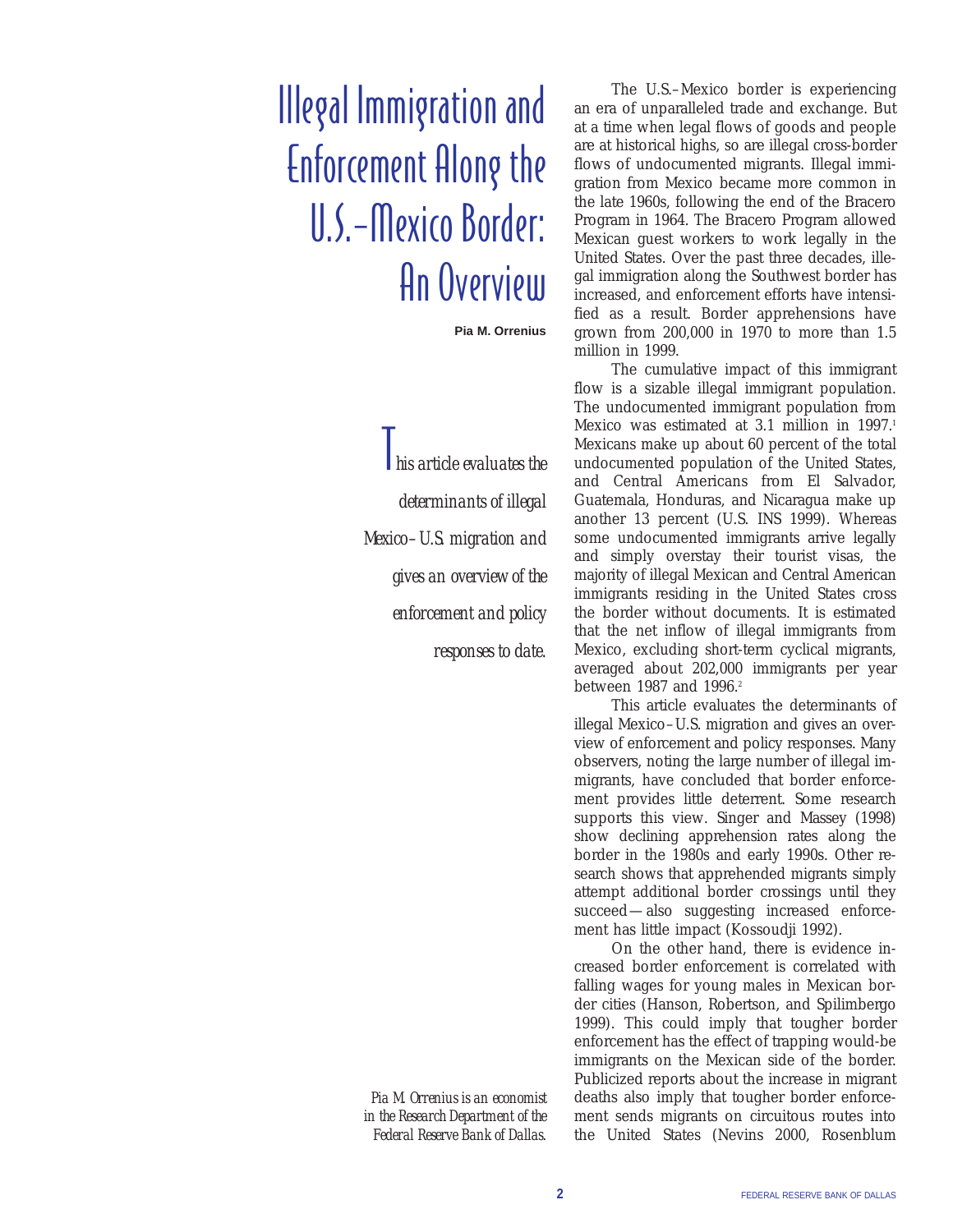Figure 1 **Mexico–U.S. Migration Rate, 1965–95**



2000). In this article, I explore the timing and pattern of substitution among border-crossing sites. I also look at developments in the smuggling (coyote) industry, such as changes in smuggler use rates and smugglers' fees, to assess the effectiveness of border enforcement over the past thirty-five years.

Migration is the outcome of both push factors within Mexico and pull factors in the United States. Migrant family networks and smugglers have facilitated illegal immigration, while wage and employment differentials have encouraged it. Although early border enforcement had little impact, more recent efforts are having an effect. Early enforcement attempts fueled an increase in the demand for smugglers, with no corresponding rise in coyote prices. Only the most recent enforcement initiatives, most significantly Operations Hold-the-Line and Gatekeeper, have been successful in reversing the thirty-year decline in smugglers' fees and moving migrants to remote crossing points. Risks have risen along with smugglers' fees, as reflected in an increasing number of crossing-related deaths since 1995. In light of these developments, I conclude that now is a good time for Mexican and U.S. policymakers to consider a bilateral labor and migration agreement.

#### **ILLEGAL IMMIGRATION: DATA SOURCES AND TRENDS**

To get an idea of the changes in illegal immigration on the Southwest border, I rely on two data sources. The first is the Mexican Migration Project (MMP 1999), collected in western Mexico between 1987 and 1997. Western Mexico—particularly the states of Michoacán,

Jalisco, and Guanajuato—is a traditional source of U.S.-bound migrants. The MMP survey asks randomly sampled heads of households for family, job, and migration histories.<sup>3</sup> The migration rate is depicted in Figure 1 and includes both legal and illegal trips. As shown, migration rates more than doubled between 1965 and 1995, rising from 3.7 percent to 7.5 percent by the end of the sample period. Sustained increases in migration are associated with the 1970s and the mid-1980s, with an all-time peak of almost 10 percent reached in 1988.

The other data source on illegal immigration is Immigration and Naturalization Service (INS) data on the number of illegal aliens apprehended by the Border Patrol each year. Although apprehensions also reflect the intensity of enforcement, discussed in detail below, the time series shown in Figure 2 is largely consistent with the migration patterns observed in the household survey data in Figure 1. Apprehensions rose from about 21,000 in 1960 to more than 1.5 million in 1999, with steep increases in the 1970s, in the mid-1980s leading up to the Immigration Reform and Control Act (IRCA), and again in 1994–96. For comparability, I also plot the rate of illegal immigration in the MMP sample for the years available. Illegal immigration in the MMP sample is highly correlated with apprehensions up until the early 1990s. As households drop out of the MMP data (households are sampled only once) or are legalized through amnesty under IRCA, the sample becomes less representative. This problem becomes more severe after 1991.

# Figure 2 **Border Patrol Apprehensions and Illegal Immigration, 1960–99**

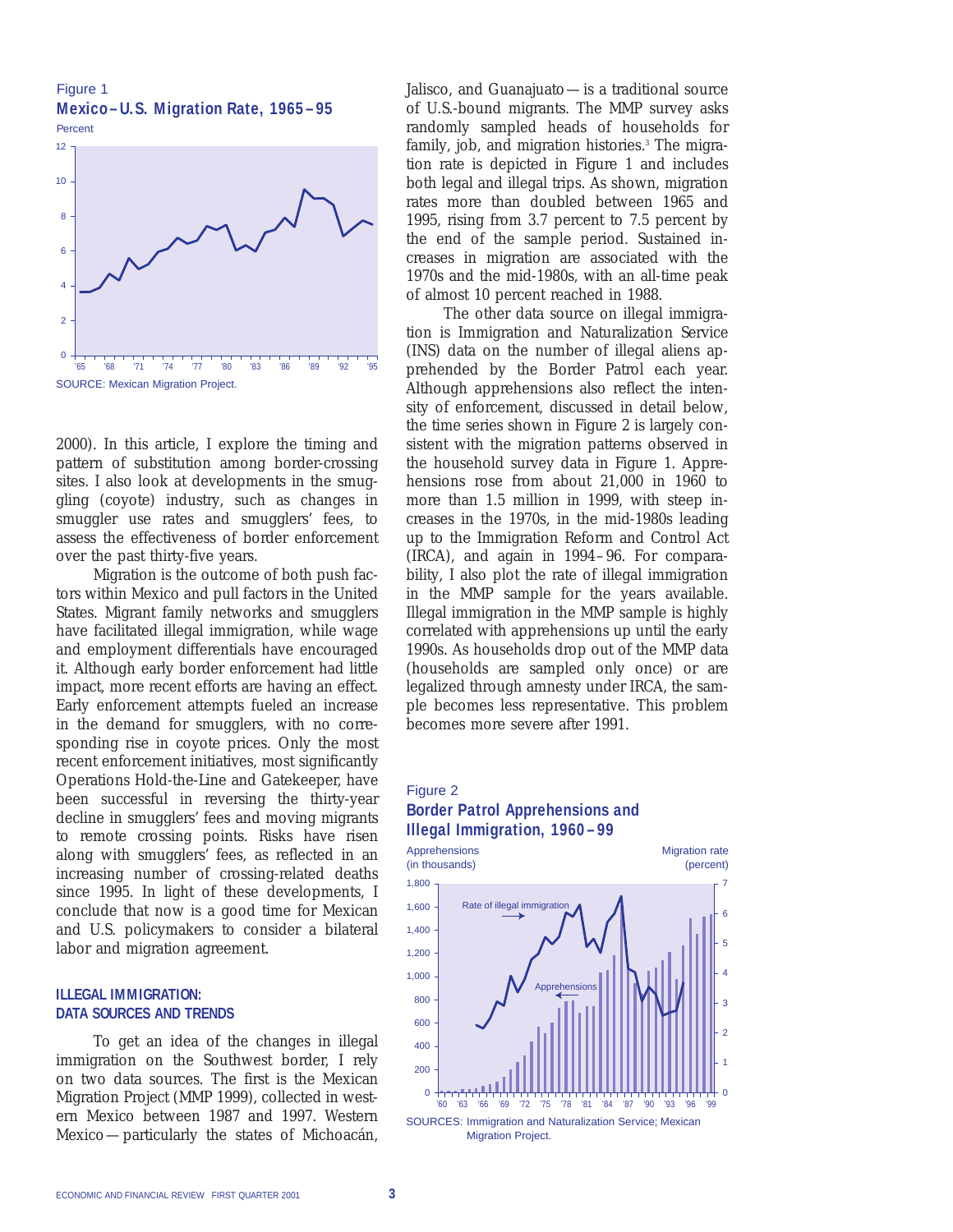#### **ORIGINS AND DETERMINANTS OF MEXICO–U.S. MIGRATION**

#### **The Bracero Program**

Large-scale immigration from Mexico has its roots in the Bracero Program, a guest-worker program started in 1942 (Massey et al. 1987). It arranged for the temporary legal immigration of workers from Mexico to the United States, in part to cover U.S. labor shortages resulting from World War II. Following the war, however, U.S. farmers and fruit and vegetable growers successfully lobbied the government to extend the program through the 1950s. It was not until 1964 that organized labor's call for an end to foreign contract labor was heeded and the Bracero Program was abandoned (Calavita 1992).

From 1942 to 1964, the Bracero Program brought in an average of more than 200,000 workers annually (Calavita 1992). The majority of braceros were concentrated in Texas, California, Arkansas, Arizona, and New Mexico. When the bracero agreement was terminated in 1964, it was under a cloud of controversy, and consequently no worker exchange was put in its place. The program's abrupt end eventually resulted in a new era of largely illegal immigration from Mexico. The new era had a slow start, in part because of strong economic growth in Mexico in the 1960s. Also, in 1965, Mexico instituted a border industrialization program that has become known as the maquiladora program, specifically intended to create jobs for laid-off migrants.4 Nevertheless, by the early 1970s, the movement of Mexican migrants to the United States was accelerating again.

# Figure 3 **Access to Sibling Networks and Number of Sibling Networks, 1965–95**



#### **Determinants of Illegal Immigration**

The resumption of illegal immigration following the end of the Bracero Program illustrates the power of economic and social factors. The links formed between employers, recruiters, and migrant workers during the Bracero period lowered the costs and risks of migrating to the United States for work (Massey et al. 1987). Key factors such as networks and the availability of people smugglers known as "coyotes" allow migration to rise. The underlying determinants of Mexico–U.S. migration, however, are the higher wages and job availability in the United States. The policy backdrop is also important. Laws that exist but are not enforced, such as IRCA employer sanctions, signal tolerance for illegal immigration.

#### **Networks**

Although economic factors such as wage differentials are considered paramount, they cannot be acted upon if migration costs are prohibitive. A first-time illegal migrant must overcome significant fixed costs to obtain information about the destination and how to make a successful trip.<sup>5</sup> Immigration researchers have found networks—family members and friends with migration experience—as the most common way in which this crucial information is transmitted to the potential migrant.

The Bracero Program laid the foundation for mass illegal immigration partly through the creation of networks and the dissemination of information pertinent to Mexico–U.S. migration and employment in U.S. labor markets. Since then, networks have continued to expand, as Figure 3 shows for sibling networks (defined as having a sibling with U.S. migration experience). Nineteen percent of MMP households had access to at least one sibling network in 1965, whereas 41 percent had access in 1991. These same households averaged 1.7 sibling networks in 1965 and 2.3 in 1991. Moreover, an increasing proportion of sibling networks settled permanently in the United States over this period. In other words, both the quantity and quality of migrant networks are changing.

#### **Smugglers**

Along with migrant networks, the availability of people smugglers, or coyotes as they are commonly called, makes the cross-border trip possible for many undocumented immigrants. Coyotes can be hired in a migrant's hometown or along the border and typically accompany the migrant to his ultimate destination.6 The smuggler's fee, or "coyote price," rep-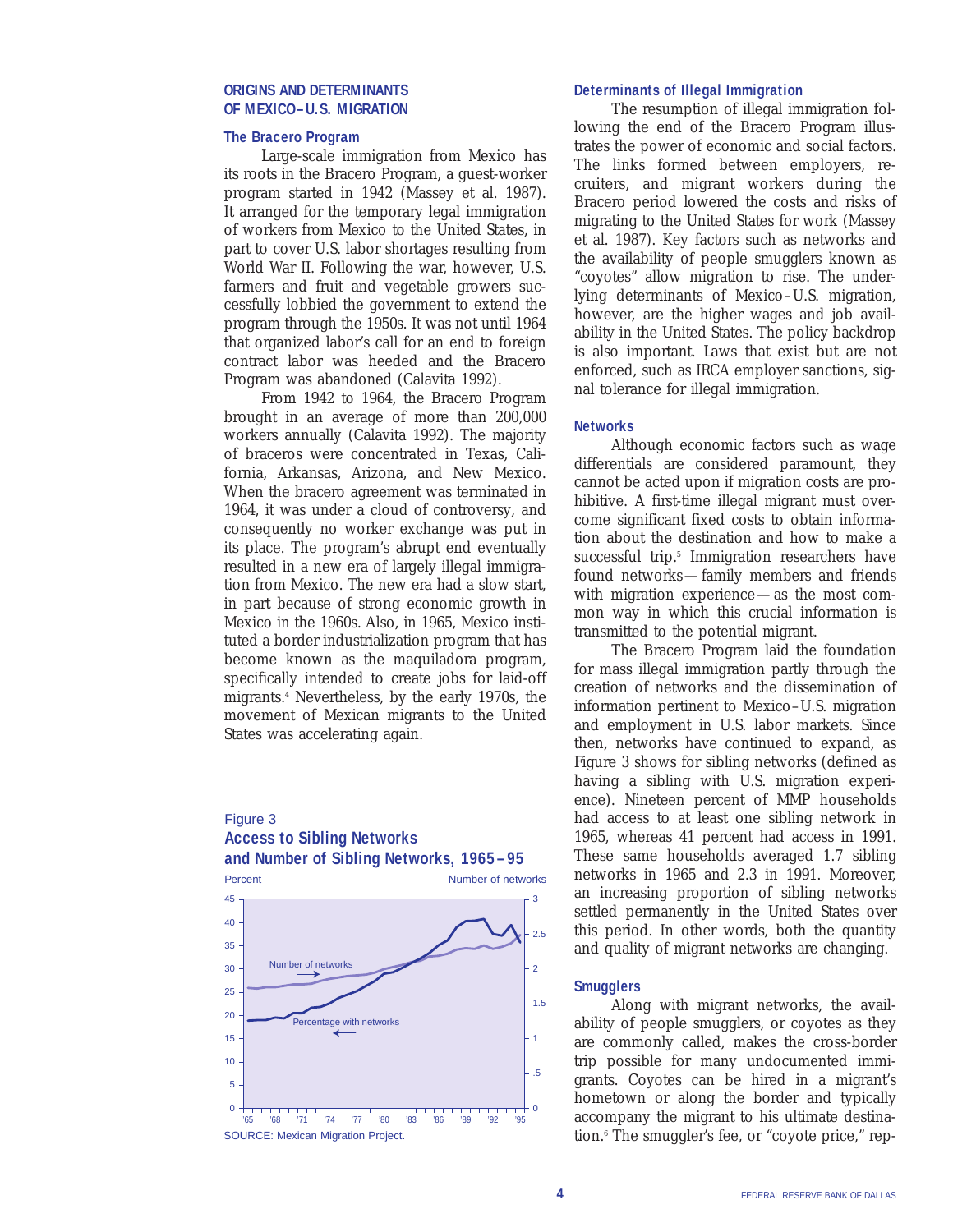# Figure 4 **Total and Agricultural Mexican GDP, 1965–97**

Index, 1965 = 100 (GDP per capita)



resents a major cost of illegal immigration. Interestingly, despite increased enforcement, coyote prices were on a steep downward trend during most of the sample period. By 1994, coyote prices averaged about \$300—one-third of 1965 prices. (Coyote prices are discussed in more detail below.)

The most important reasons for the falling coyote prices were the development of infrastructure and free entry into the coyote industry. Construction of infrastructure such as roads and airports and the growth of twin cities along the border, such as Tijuana/San Diego and Ciudad Juárez/El Paso, made the border more accessible to travelers from Mexico's interior. Before 1930, for example, only two railways connected central Mexico with the U.S. border, and no major roads connected the Mexican interior with any U.S. border city (Scott 1982). Most roads linking the interior to the border were built between 1940 and 1960. Similarly, the expansion of commercial air transport during these years was dramatic. As a result, travel times were significantly shortened, allowing coyotes to charge less for their services.

Another factor in falling coyote prices has been free entry into the industry. In theory, any migrant who has undertaken an illegal border crossing can use the experience to work as a coyote. This implies that as illegal immigration became more commonplace, more and more migrants entered the smuggling trade.7 More competition among suppliers pushed prices lower.

#### **Wages**

With networks and coyotes in place, the costs of illegal immigration have decreased sufficiently to allow potential migrants to respond to changing factors such as relatively low Mexican wages and economic downturns. Massey and Espinosa (1997) and Orrenius (1999) provide a comprehensive look at determinants of Mexico–U.S. migration. Economic downturns cause unemployment in cities, depress agricultural prices in the countryside, and make loans difficult to repay. Figure 4 plots Mexican GDP per capita (total GDP and agricultural GDP) since 1965. The apparent surge in Mexican emigration in the mid-1980s is consistent with declines in real income at that time. Mexican manufacturing wages tell a similar story and, in 1999, were still below the peak levels reached in 1981. Agricultural sector output, although less volatile than national output, fell throughout the latter half of the sample period.

#### **Insurance and Capital Markets**

Figure 4 suggests that low incomes and intermittent downturns or economic crises act as push factors and generate out-migration. However, one strand of literature argues that simply the risk of recession can also generate emigration in good times. This theory emphasizes the need to insure the household's income against negative local shocks by coordinating the migration and remittances of particular household members in good and bad times (Stark and Bloom 1985). Underdeveloped capital markets also make borrowing difficult or impossible for many Mexicans. In surveys, migrants often cite the need for capital to start a business, build a house, repay a loan or fund a medical procedure as a major reason for migrating to the United States.

#### **Immigration Policy**

Policies in both home and host countries also affect the dynamics of migration. In Mexico, the government's failure to generate consistent economic growth and stable financial institutions leads to higher emigration. In the United States (and many other countries), simply restricting immigration to below the global demand for visas creates an incentive for foreigners to illegally immigrate. Other U.S. policies, such as the generosity of public assistance programs and the availability of health care, also have an impact. The two most significant U.S. policies enacted in recent years, however, are the Immigration Reform and Control Act (IRCA) and the Illegal Immigration Reform and Immigrant Responsibility Act (IIRIRA).

IRCA was passed in 1986 in response to increasing illegal immigration in the mid-1980s. Economic conditions worsened in Mexico in the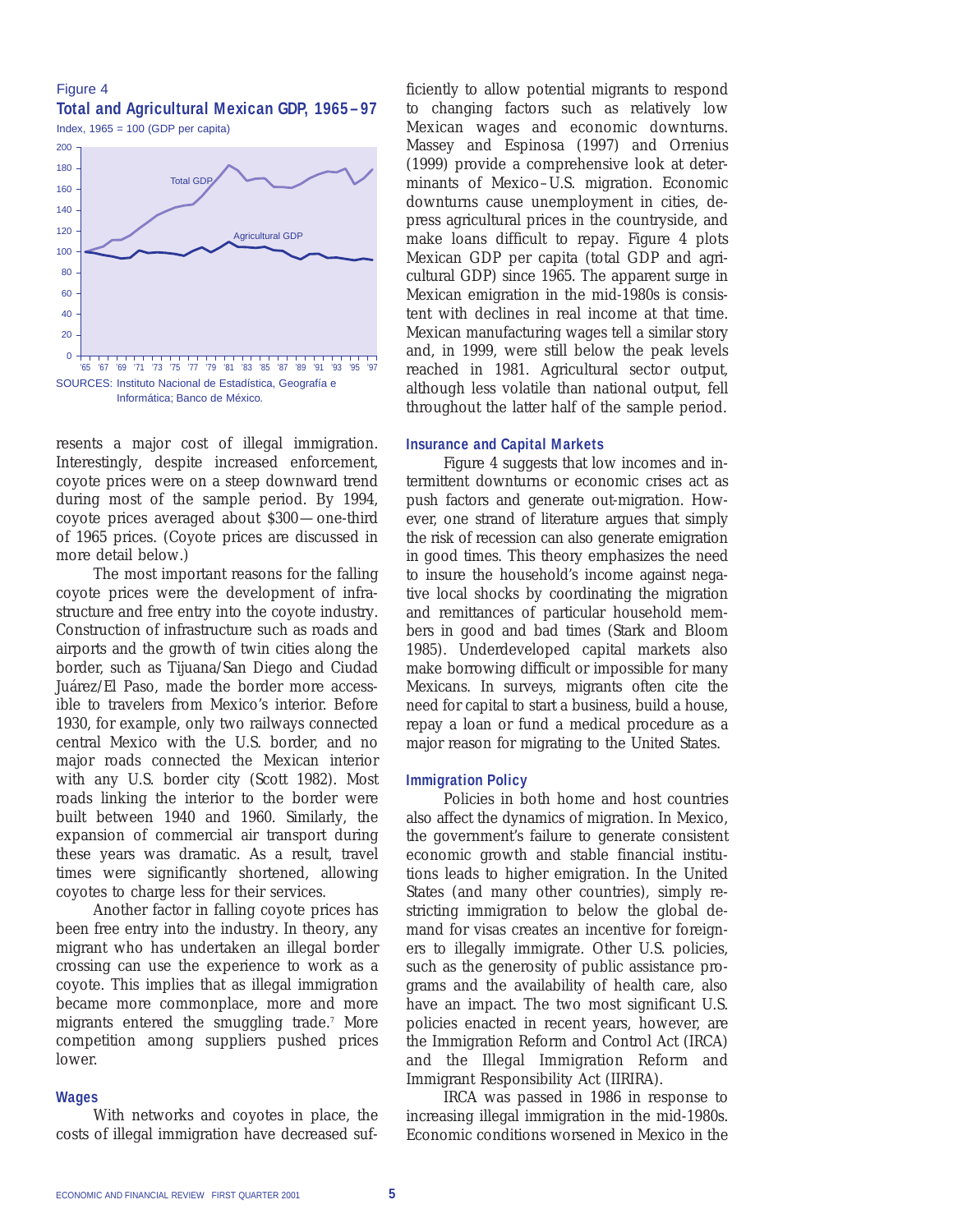

early 1980s, and by 1983 both the migration rate and apprehensions began to rise. IRCA sought to deter illegal immigration by allocating more funds to the INS and border enforcement, imposing sanctions on employers who knowingly hired undocumented workers, and creating an agricultural guest worker program (H-2A). IRCA also offered amnesty to agricultural workers and long-term U.S. residents. The IRCA amnesty ultimately legalized nearly three million illegal immigrants—about two-thirds of them from Mexico.

In the short term, IRCA's passage is correlated with an increase in total immigration but a lowering of both the illegal immigration rate in the MMP data and the number of border apprehensions (*Figure 2*) (Bean, Edmonston, and Passel 1990; Orrenius 2000). IRCA may have failed to stem illegal immigration in the medium to long term in part because employer sanctions are rarely enforced and the guest worker program is too small and narrow to fill employers' and migrant workers' needs. The short-run effects may have been the result of legalizing the usual stream of illegal immigrants, many of whom cycle regularly between the United States and Mexico. Figure 5 shows the dramatic impact the IRCA amnesty had on migrants in the MMP sample, reducing the percentage of illegal crossings from 77 percent in 1986 to 29 percent in 1989.

Passed ten years after IRCA's implementation, IIRIRA followed up on some IRCA provisions by further increasing penalties on smugglers as well as illegal entrants. IIRIRA also mandated a doubling of the Border Patrol by 2001, increased penalties on document fraud, streamlined deportation proceedings, limited judicial review of deportation orders, and made false attestation of citizenship punishable by up to five years in prison. Meanwhile, welfare reform legislation passed in 1996 denied illegal immigrants and many legal immigrants access to most public benefits. IIRIRA has probably not had a strong effect on the volume of illegal immigration, but it has made adjustment to legal status more difficult for illegal aliens residing here. The welfare reform and denial of benefits such as food stamps have mostly affected legal immigrants.

#### **EVALUATING RECENT TRENDS IN BORDER ENFORCEMENT**

U.S. authorities responded to rising illegal immigration by increasing enforcement. As shown in Figure 6, enforcement hours (measured by the number of hours Border Patrol agents spend on linewatch duty) grew in three phases over this period (Dunn 1996). In this section, each enforcement phase is reviewed with regard to its likely effect on the probability of apprehension. Coyote use rates, coyote prices, and migrant crossing patterns are proxies for enforcement efficacy.

#### **Three Phases of Enforcement**

In early enforcement efforts, up until 1986, linewatch hours lagged the influx of migrants. Hours rose in the late 1970s when, in the face of rising illegal immigration, the Carter administration approved increased INS funding (Rosenblum 2000). Much of the additional money went to hardware and equipment. In the next phase, during the Reagan administration, border and immigration issues took on heightened urgency, and the passage of IRCA in 1986 marked a turn-

# Figure 6 **Border Patrol Linewatch Hours, 1964–99**

Hours (in thousands)

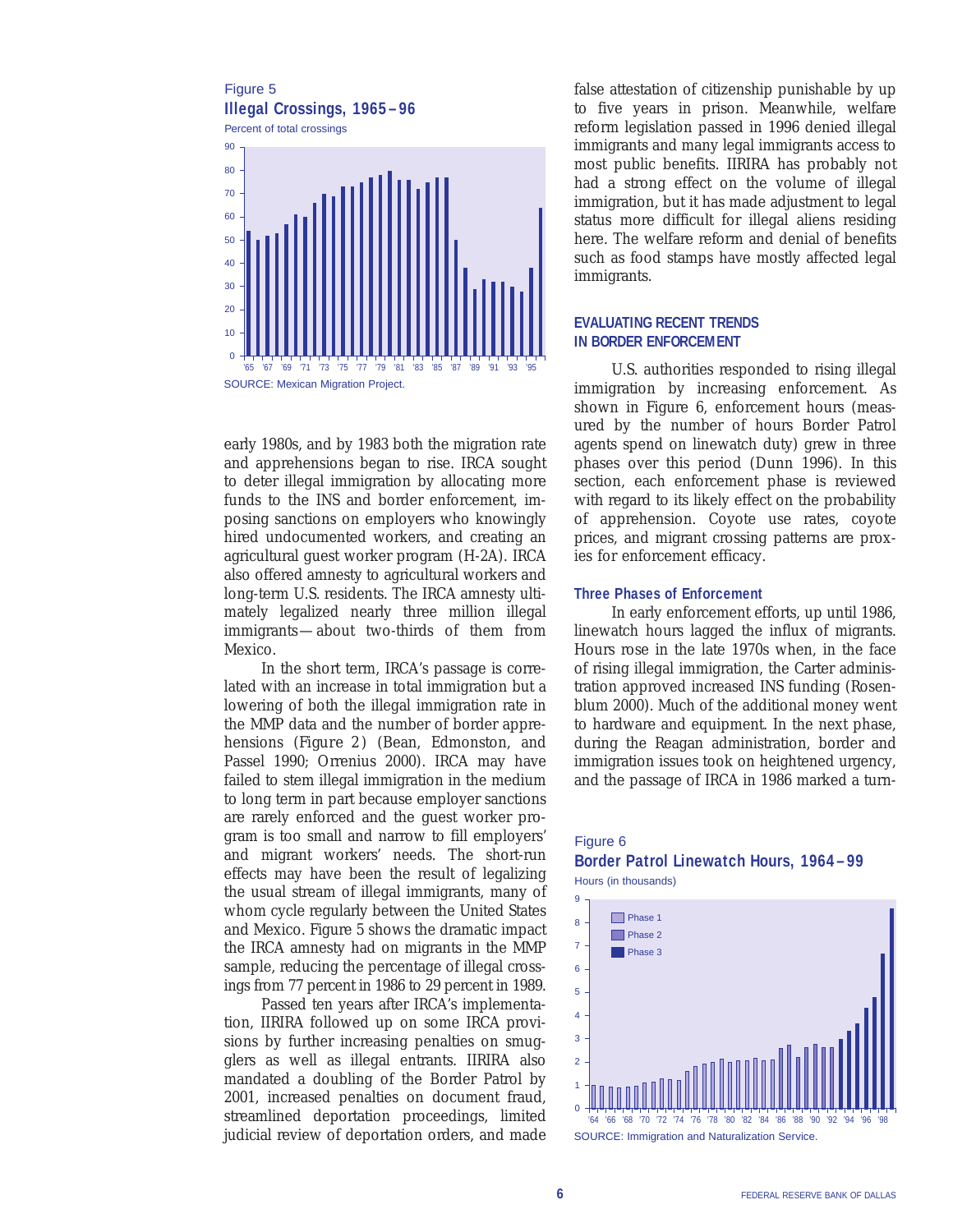ing point for border enforcement and for immigration policy more generally. A large portion of the 33 percent increase in INS funding was earmarked for the Border Patrol, and the effect on linewatch hours is apparent in Figure 6. Congress also strengthened penalties against migrant smugglers.

As illegal immigration began to grow again in the early 1990s, yet another enforcement initiative was undertaken. The third phase of enforcement, which started in 1993 and used site-specific crackdowns, marked by far the biggest increase in linewatch hours. The objective was to make illegal immigration costly by diverting illegal traffic out of border cities and away from roads and buildings (U.S. GAO 1999b). Agents took up fixed positions along commonly used paths within urban areas. Along with fencing and surveillance equipment, this forced illegal migrants away from densely populated areas. Once in remote areas, the illegal aliens could be more easily spotted and detained by the Border Patrol.<sup>8</sup>

The strategy was first implemented in El Paso (Operation Hold-the-Line), then in 1994 in San Diego (Operation Gatekeeper) and Nogales, Arizona (Operation Safeguard), and last in 1997 in South Texas (Operation Rio Grande). As a result, between 1993 and 1997, the budget for enforcement along the Southwest boundary more than doubled. The number of Border Patrol agents rose from 4,200 in 1994 to 7,700 in 1999 (U.S. GAO 1999a).

#### **The Evidence on Smuggler Use Rates and Smuggling Fees**

To deter illegal immigration, heightened border vigilance must raise the costs migrants face. This is usually done by increasing the probability of apprehension (but can also be accomplished by raising other risks to the migrant such as the probability of injury or death). Has the probability of being apprehended, and hence the cost and risk to the migrant, increased during the enforcement periods under study?

Apprehension probability cannot be directly measured because the number of illegal immigrants attempting crossings is unknown.<sup>9</sup> Apprehensions could be rising because of increased numbers of immigrants and not because of increased probability of capture. An alternative measure of changes in the probability of apprehension is changes in related variables not directly affected by the volume of illegal immigration, for example, illegal immigrants' propensity to hire coyotes. Migrants should be more

Figure 7 **Smuggler Use Rates and Fees, 1965–97**



likely to use a coyote when they perceive a higher chance of apprehension from attempting a crossing on their own. Another related variable is the price coyotes charge. Coyote prices should rise with apprehension probabilities, all other things the same, since the risk to the smuggler increases with the likelihood of getting caught.

The bars in Figure 7 plot the percentage of illegal immigrants in the survey data that hired coyotes in each year. Coyote use increased steeply in 1970 and trended upward for the rest of the decade. By 1979, more than 70 percent of illegal immigrants in the sample were hiring coyotes. After leveling off in the early 1980s, coyote use rates trended slightly upward in the early years of IRCA (1986–1990). This pattern provides some evidence that, despite the increase in overall illegal immigration, costs to migrants rose during the first two enforcement phases. Figure 7 also illustrates, however, that increases in the supply of smugglers outpaced increases in the demand for smugglers, since prices fell despite higher use rates. In real terms (1994 dollars), the median reported coyote price fell from more than \$900 in 1965 to about \$300 in 1994. By 1996–1997, however, the coyote price trended upward again. Higher post-1994 prices are consistent with an impact of heightened enforcement on smuggling fees.

Coyote use rates peak in the survey data in 1996. Because the MMP sample becomes thinner at the end of the sample period, the last data point is slightly less reliable. In any case, anecdotal evidence supports the premise that by 1995, the border had become much harder to cross. In fact, the most recent border initiative, the series of site-specific crackdowns start-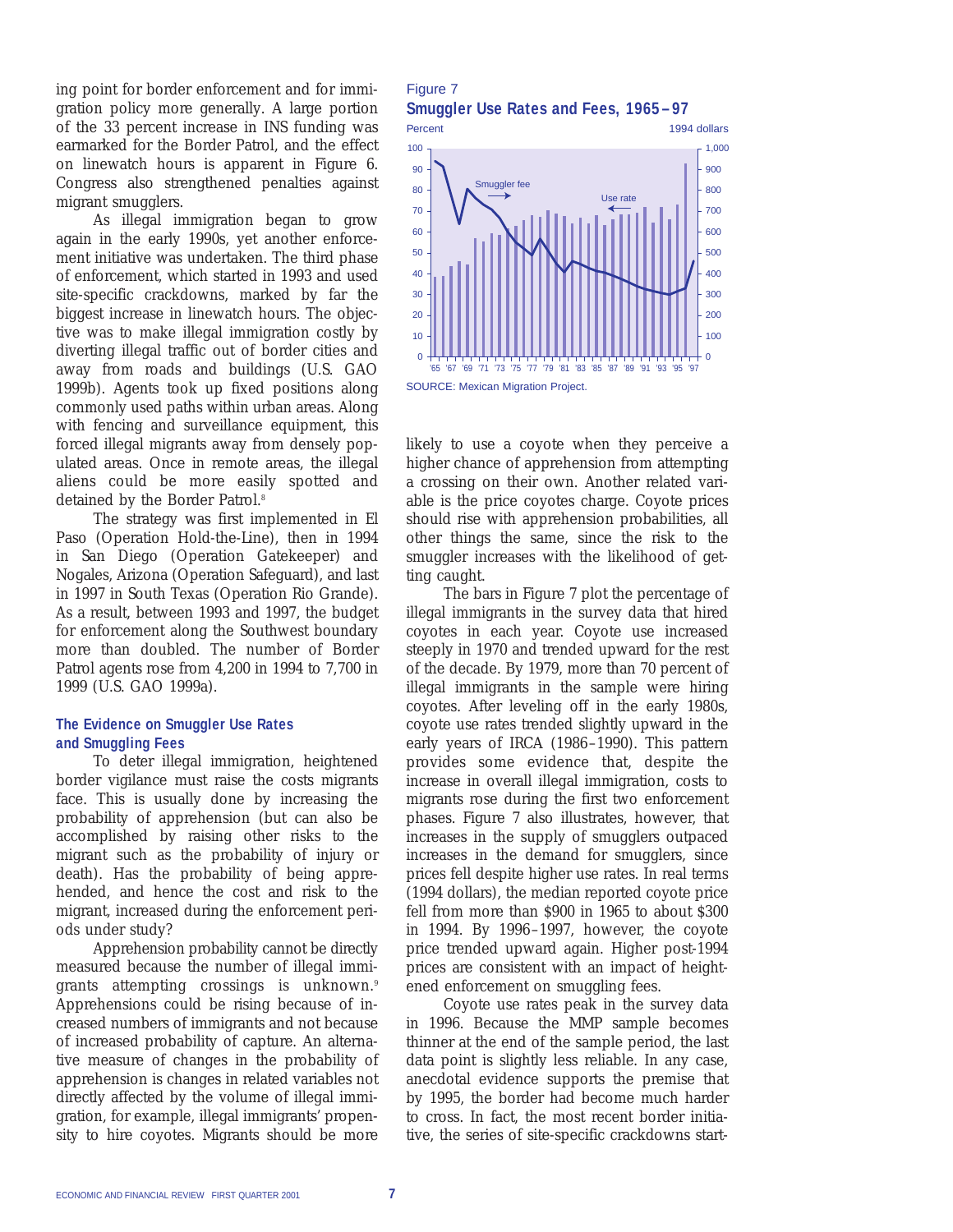

ing with Operations Hold-the-Line and Gatekeeper, has probably been the most successful enforcement effort to date. For the first time, anecdotes of border crossers being apprehended with such frequency that they turn back, giving up their hopes of reaching the United States, are common. Enforcement hours and apprehension statistics are at all-time highs and coyote prices are increasing for the first time in more than thirty years.

# **The New Enforcement Strategy and the Change in Crossing Sites**

Another telling sign that recent crackdowns are a deterrent is the disruption of longstanding border-crossing patterns. Immigrants today shun formerly popular crossing points in California in favor of Texas and Arizona. Within states, the change is also noticeable. In California, migrants choose to cross the harsh deserts of El Centro rather than risk a crossing south of San Diego. In Texas, migrants are less likely to attempt an El Paso crossing, preferring to cross farther south in Texas through Laredo, McAllen, Brownsville, and most recently, Del Rio.

#### **Interstate Reallocation of Migrants**

As home to most of the U.S. border with Mexico, Texas historically has been the primary site of economic and cultural exchanges between the two countries. In 1900, the population of California was only half that of Texas, and the California–Mexico border was largely unpopulated (Lorey 1999). After the Depression, however, California overtook Texas in both economic and population growth. An enormous westward migration ensued, within both the United States and Mexico, with the majority of

movers headed toward California. In Mexico, cities along the way, such as Mexicali and Tijuana, began to grow.

From the survey data in Figure 8, we can see that from one-half to three-fourths of all border crossings between 1965 and 1990 were into California. Following IRCA, there was a decline in the fraction of crossings into California and a corresponding increase in the propensity to cross into Texas. These trends intensified following the implementation of Operation Gatekeeper. Gatekeeper also led to increased crossings into Arizona, although this fact is not obvious from patterns in the MMP data (it is clear from the INS apprehensions data). The empirical trends are consistent with the interpretation that, with the enactment of IRCA and Gatekeeper, border enforcement in California became more effective than Texas enforcement. Border crossers responded by shifting to Texas and Arizona.

#### **Intrastate Reallocation of Migrants**

Within Texas the changes are equally striking. Looking at the data in Figure 9, the increase in Texas crossings beginning in 1990 is almost entirely concentrated in the El Paso sector. The resumption of crossings in El Paso following IRCA was an important factor in the decision to implement Operation Hold-the-Line. The data reveal the impact of the 1993 crackdown with a 75 percent decrease in apprehensions within one year. The subsequent rise in apprehensions in the other Texas sectors, however, suggests migrants responded by crossing farther south. The change in preferred bordercrossing sites is particularly noticeable following

# Figure 9 **Border Patrol Apprehensions by Texas Sectors, 1960–99**

Apprehensions (in thousands)

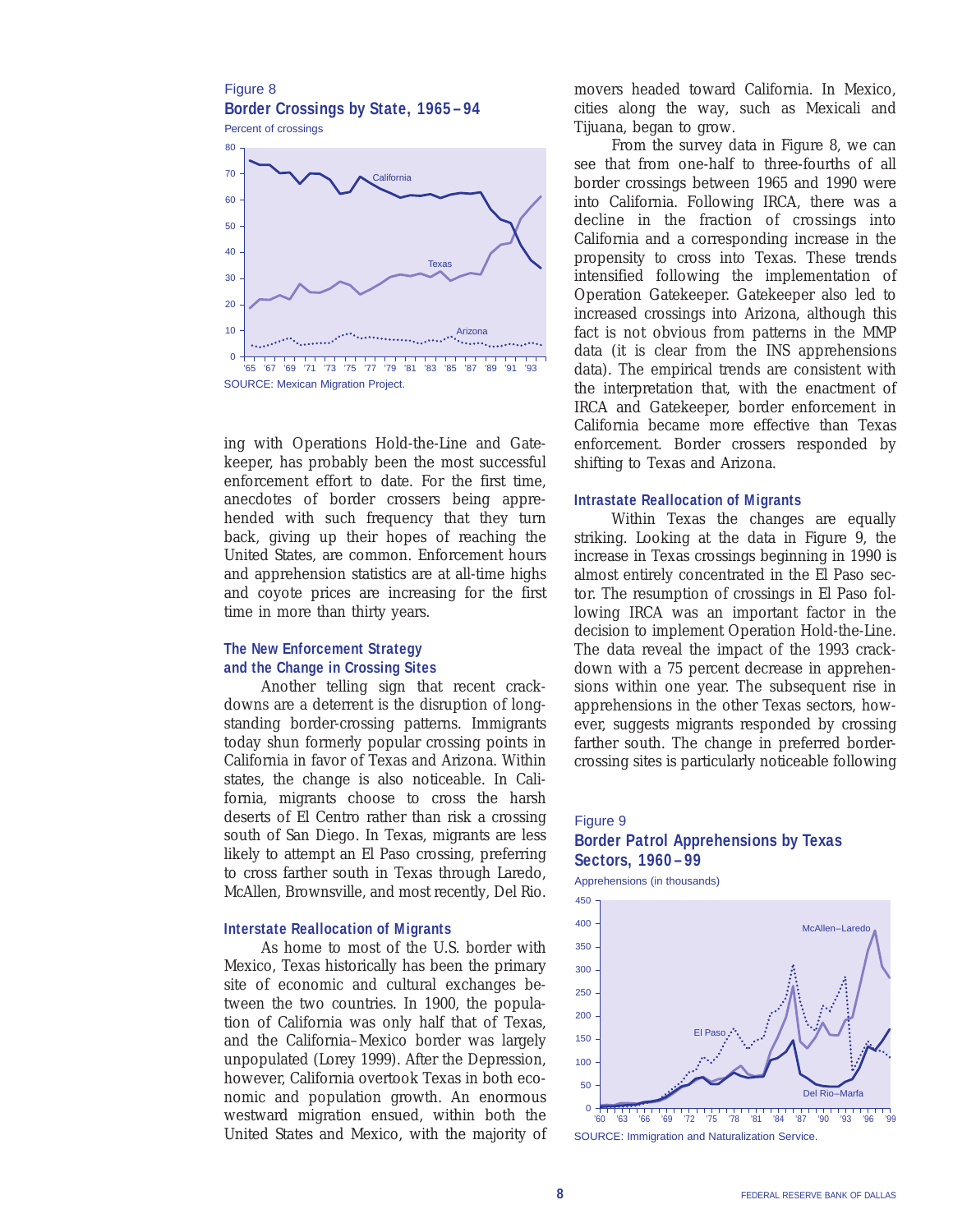the December 1994 peso crash. Apprehensions in the McAllen–Laredo sector rose to unprecedented levels after 1995.

#### **Border-Crossing Deaths**

A specific intention of the new border enforcement strategy has been to eliminate illegal alien traffic from city centers. The consequence has been to divert migrants into more sparsely populated areas. Illegal immigrants today cross through inhospitable terrain and expose themselves to dangerous climactic extremes far more than they did ten or twenty years ago. Critics of the border offensives claim that injuries and deaths along the border are at an all-time high as a result. Rosenblum (2000) cites the number of crossing-related deaths at 324 in 1999, up from single digits before 1995. Deaths are believed to have numbered 388 in 2000. The Mexican estimate is 430.

#### **POLICY IMPLICATIONS OF ILLEGAL IMMIGRATION**

Policymakers face difficult choices on the issue of immigration. Just as the individual migrant faces costs and benefits from migrating, host (home) countries experience costs and benefits from immigration (emigration). Host countries often fight illegal immigration to minimize the fiscal burden of immigrants, to limit workplace competition for natives, and to heed native concerns about issues ranging from immigrant assimilation to cultural and linguistic erosion. At the same time, policymakers have come to understand migrant workers' role in a growing economy. In the U.S. case, authorities seem unwilling to incur the economic consequences of ending illegal immigration. Consequently, IRCA-imposed sanctions against employers who hire undocumented workers are rarely enforced. Moreover, the INS has largely abandoned its former tactic of work-site raids, and its de facto policy since 1997 has been "once you are in, you are in."10

The outcome of the two opposing forces has been a steady stream of illegal aliens. Foreign policy toward Mexico seems to imply, however, that large and sudden changes in that stream are undesirable. The loan bailout of 1995 was partly defended on the grounds that it would slow the Mexican out-migration resulting from the peso's 1994 crash. IRCA was similarly intended to defend against the fallout of Mexico's debt crisis in the 1980s. NAFTA proponents also argued that improved economic conditions, attained through trade, would generate less emigration from Mexico.

On the Mexican side, policymakers face a different dilemma, although there are pros and cons to Mexico–U.S. migration for Mexico as well. The out-migration of Mexican citizens brings in \$4 billion to \$7 billion in remittances each year, with funds flowing to some of the country's most poverty-stricken areas. Emigrants are the third-largest source of foreign reserves after trade and tourism. Emigration has reduced the pressure on politicians in handling economic crises at the local and national levels. However, Mexico has lost millions of workingage men and women to the United States. At the local level, the impact of mass emigration has been severe in places. Villages and towns have been depopulated. In years of economic growth, labor markets have had to adjust, partly through the rising labor force participation of women.

For Mexican policymakers, the best-case emigration scenario might be a population of emigrants who leave in bad times, remit lots of cash, and come home in good times to work, invest, and run businesses. The policy implication is for Mexico to foster closer ties with the emigrant community and encourage the United States to allow more border-crossing mobility. This view is seemingly shared by Mexican President Vicente Fox, who proposes a renewal of bilateral migration agreements with the United States and suggests a border that would allow for the freer movement of both people and goods. One perverse outcome of the border crackdown and other U.S. immigration laws has been to discourage illegal immigrants who used to cycle in and out from returning home (Orrenius 2000). From both countries' perspectives, a program incorporating temporary, workbased migration of Mexicans to the United States may prove the most beneficial arrangement (Orrenius and Viard 2000).<sup>11</sup> This would limit the fiscal impact on U.S. taxpayers and allow Mexican migrant workers to keep their Mexican residences and cycle freely between the two countries.

#### **CONCLUSION**

Since World War II, boundaries between Mexico and the United States have diminished. A hundred years ago, wage differences were as large as they are today, yet there was virtually no migration between the two countries. Exchange of people and goods was limited by distance, the lack of roads and airplanes, a paucity of information, and linguistic and cultural differences. Today, after fifty years of large-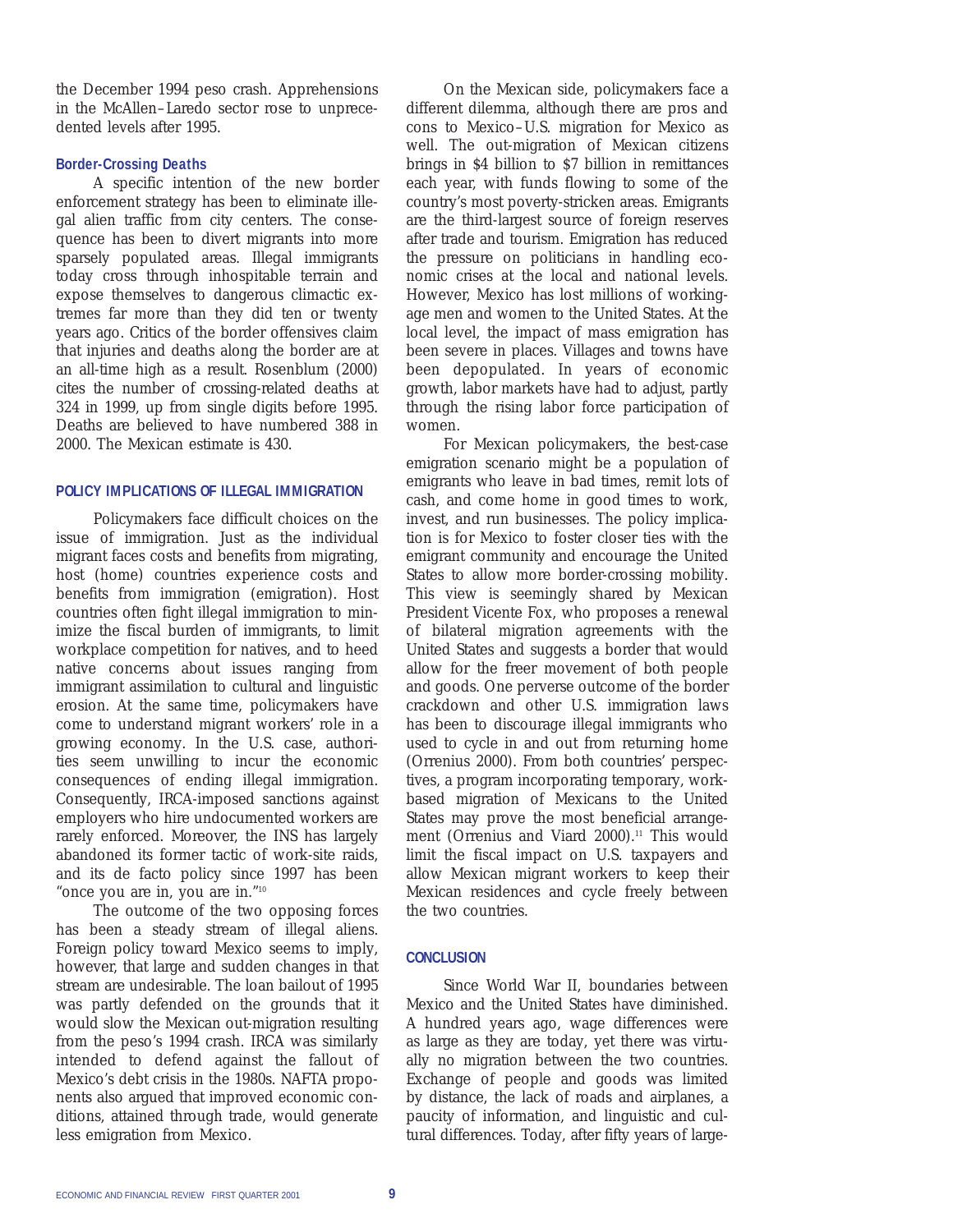scale migration and settlement, the scenario is vastly different, and Mexico–U.S. trade and migration have grown significantly. The response to trade has been positive, but the response to illegal immigration has been a corresponding increase in the intensity of border enforcement.

Early enforcement efforts in the 1970s and 1980s were largely ineffectual. They succeeded in raising coyote use rates among migrants, which created a flourishing smuggling industry offering a steadily decreasing fee schedule. The more recent enforcement initiatives have been successful, however, resulting in higher coyote prices and possibly higher rates of discouraged migrants who give up trying to cross the border. Additional evidence is the change in migrant crossing patterns. When one site has been chosen for a crackdown, the effect has been almost immediate, as migrants have responded by crossing elsewhere. Migrants currently shun formerly popular crossing points such as San Diego and El Paso in favor of more remote routes. The inter- and intrastate reallocation of migrants is apparent in both INS apprehensions data and Mexican survey data. Unfortunately, as border-crossing options have been reduced, migrants are risking more to make it to the United States. The result has been a record number of crossing-related deaths.

The controversy over border enforcement's impact on illegal immigration has led naturally to more debate on the larger question, namely the costs and benefits of illegal immigration. There are policy instruments that would allow both countries to garner the benefits of Mexico–U.S. migration while mitigating the costs. One of these is the development of bilateral migrant worker agreements that would provide for the legal and temporary entry of Mexican workers into the U.S. labor market.

#### **NOTES**

The author would like to thank Gordon Hanson for providing the enforcement data, Jason Saving for his comments on an earlier draft, Jennifer Afflerbach for careful editing, and Border Patrol Supervisory Agent LeRoy Schleinkofer for sharing his experiences and insight.

<sup>1</sup> This number does not include the estimated 2.8 million illegal immigrants who were given legal residency under the 1986 amnesty provision of the Immigration Reform and Control Act. See the report entitled "Annual Estimates of the Unauthorized Immigrant Population Residing in the United States

and Components of Change: 1987–1997," http://wwwa.house.gov/lamarsmith.

- The number of entries into the Mexican-born unauthorized-resident population is estimated at 330,000 per year. (See the report referenced in footnote 1). The difference is due to emigration, status adjustment, deportation, and death.
- The migration history includes number, timing, and destination of trips; legal status on trip; mode of crossing (alone, with family, or with smuggler); and amount of smuggler's fee. The sample is selected on male household heads aged 15–65.
- Initially, maquiladoras largely employed female workers. As a result, the border industrialization program did little to help employ displaced braceros (Gruben 1990).
- In an expected utility framework, the risk-averse migrant suffers disutility from the uncertainty surrounding a trip to an unknown destination and involving an illegal border crossing. The perceived risks are therefore a migration deterrent.
- Spener (forthcoming) describes the smuggler's role and methods in more detail.
- The increased drug trade in the 1980s may have lured more people into the smuggling trade.
- According to agents, this strategy has worked less well where vegetation hides the migrant—as in Laredo and the lower Rio Grande Valley.
- Despite these difficulties, Singer and Massey (1998) developed estimates of the probability of apprehension. They find that the average (1965–92) probability of apprehension is 0.33 and that apprehension probabilities peaked in the late 1970s but have declined since.
- Internal enforcement since 1997 has focused on the apprehension and deportation of criminal immigrants.
- <sup>11</sup> The guest worker program proposed by Sen. Phil Gramm incorporates some of these ideas, including issuing temporary visas to Mexican nationals working illegally in the United States.

#### **REFERENCES**

Bean, Frank D., Barry Edmonston, and Jeffrey S. Passel (1990), *Undocumented Migration to the United States: IRCA and the Experience of the 1980s* (Washington, D.C.: The Urban Institute Press).

Calavita, Kitty (1992), *Inside the State: The Bracero Program, Immigration, and the INS* (New York: Routledge, Chapman & Hall).

Dunn, Timothy (1996), *The Militarization of the U.S.–Mexico Border, 1978–1992* (Austin: CMAS Books, University of Texas Press).